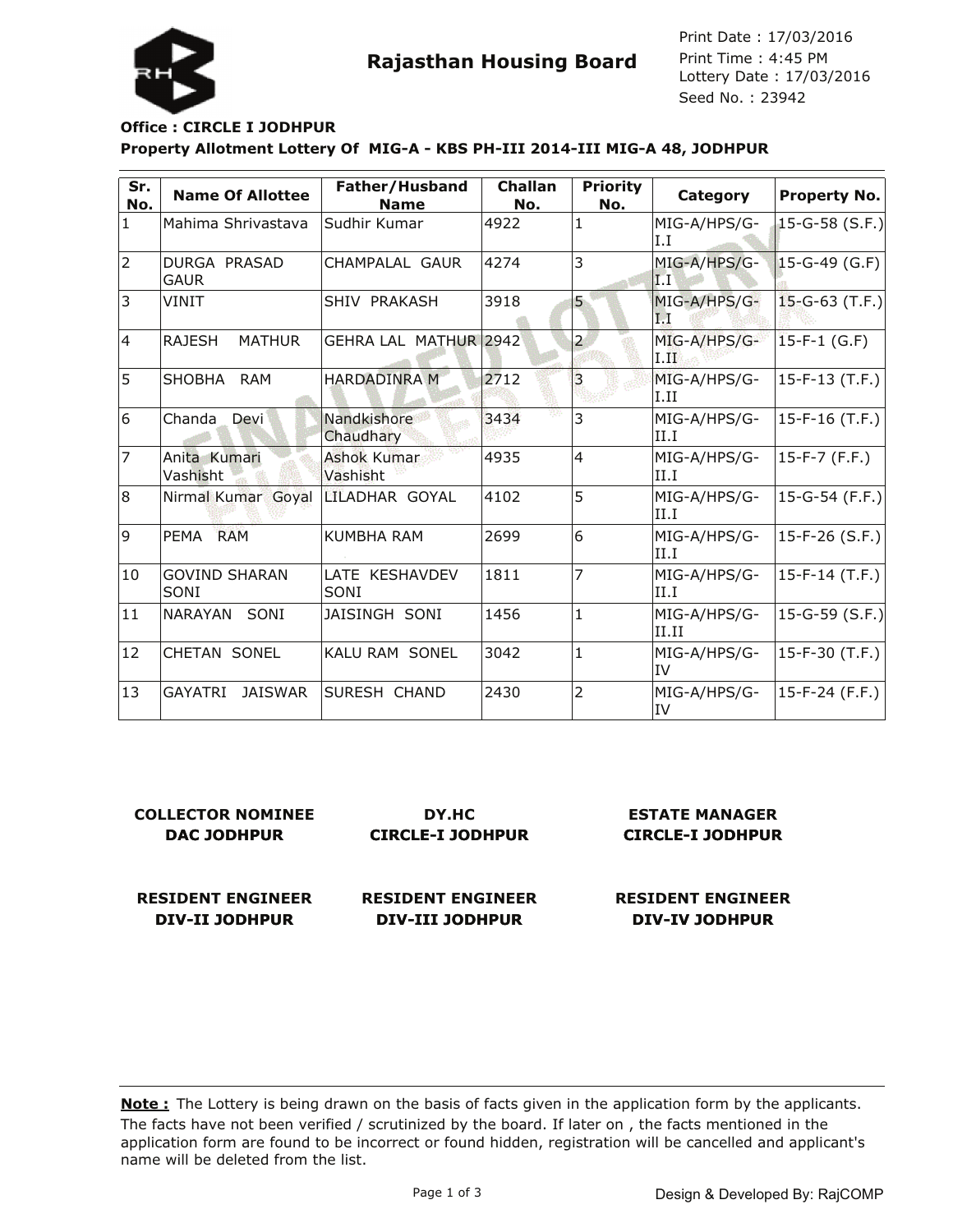Lottery Date : 17/03/2016 Seed No. : 23942 Print Date : 17/03/2016 Print Time : 4:45 PM

## **Property Allotment Lottery Of MIG-A - KBS PH-III 2014-III MIG-A 48, JODHPUR Office : CIRCLE I JODHPUR**

| Sr.<br>No. | <b>Name Of Allottee</b>           | Father/Husband<br><b>Name</b>     | <b>Challan</b><br>No. | <b>Priority</b><br>No. | Category             | <b>Property No.</b>   |
|------------|-----------------------------------|-----------------------------------|-----------------------|------------------------|----------------------|-----------------------|
| 14         | TRILOK JINGAR                     | BHANWAR LAL                       | 2105                  | 3                      | MIG-A/HPS/G-<br>IV   | $15-F-25(S.F.)$       |
| 15         | <b>KAMLESH</b><br><b>KUMAR</b>    | VAGATAJI                          | 4268                  | $\overline{4}$         | MIG-A/HPS/G-<br>IV   | $ 15 - G - 61$ (T.F.) |
| 16         | dhan raj                          | sohan lal                         | 2323                  | 5                      | MIG-A/HPS/G-<br>IV.  | $15-F-6$ (F.F.)       |
| 17         | BHANWARA RAM                      | <b>DUDA RAM</b>                   | 2163                  | $\overline{8}$         | MIG-A/HPS/G-<br>IV   | $15-F-29$ (T.F.)      |
| 18         | <b>BANSHI LAL</b>                 | <b>ACHALA JI</b>                  | 4295                  | 10                     | MIG-A/HPS/G-<br>IV   | $15-F-3$ (G.F)        |
| 19         | SONA RAM                          | <b>DAYA RAM</b>                   | 1633                  | 11                     | MIG-A/HPS/G-<br>lIV  | $ 15$ -G-57 (S.F.)    |
| 20         | Pankaj Kumar                      | <b>Ompal Singh</b>                | 3185                  | $\mathbf{1}$           | MIG-A/HPS/G-<br>IX.I | 15-F-4 (G.F)          |
| 21         | RANVEER SINGH<br><b>SHEKHAWAT</b> | <b>DEEP SINGH</b>                 | 3771                  | $\overline{2}$         | MIG-A/HPS/G-<br>VIII | $15-F-23$ (F.F.)      |
| 22         | YASHWANT SINGH                    | ICHANDERBHA N                     | 5090                  | 3                      | MIG-A/HPS/G-<br>VIII | 15-G-50 (G.F)         |
| 23         | <b>JALALUDEEN</b><br><b>MEHAR</b> | <b>GAWAR KHAN</b><br><b>MEHAR</b> | 4702                  | $\overline{6}$         | MIG-A/HPS/G-<br>VIII | $15-F-11$ (S.F.)      |
| 24         | ASHOK BISHNOI                     | BHANWAR LAL<br><b>BISHNOI</b>     | 4697                  | $\mathbf{1}$           | MIG-A/ORS/G-<br>II.I | $15-F-12(S.F.)$       |
| 25         | PEP SINGH<br>MANGALIA             | <b>SAITAN SINGH</b>               | 4980                  | $\overline{2}$         | MIG-A/ORS/G-<br>II.I | $ 15$ -G-55 (F.F.)    |
| 26         | <b>VIKRAM SINGH</b><br>MANGALIA   | <b>PEP SINGH</b><br>MANGALIA      | 4953                  | 3                      | MIG-A/ORS/G-<br>II.I | $15-F-10$ (S.F.)      |

| <b>COLLECTOR NOMINEE</b> | DY.HC                    | <b>ESTATE MANAGER</b>    |  |  |
|--------------------------|--------------------------|--------------------------|--|--|
| DAC JODHPUR              | <b>CIRCLE-I JODHPUR</b>  | <b>CIRCLE-I JODHPUR</b>  |  |  |
|                          |                          |                          |  |  |
|                          |                          |                          |  |  |
| <b>RESIDENT ENGINEER</b> | <b>RESIDENT ENGINEER</b> | <b>RESIDENT ENGINEER</b> |  |  |
| <b>DIV-II JODHPUR</b>    | DIV-III JODHPUR          | DIV-IV JODHPUR           |  |  |

The facts have not been verified / scrutinized by the board. If later on , the facts mentioned in the application form are found to be incorrect or found hidden, registration will be cancelled and applicant's name will be deleted from the list. **Note :** The Lottery is being drawn on the basis of facts given in the application form by the applicants.